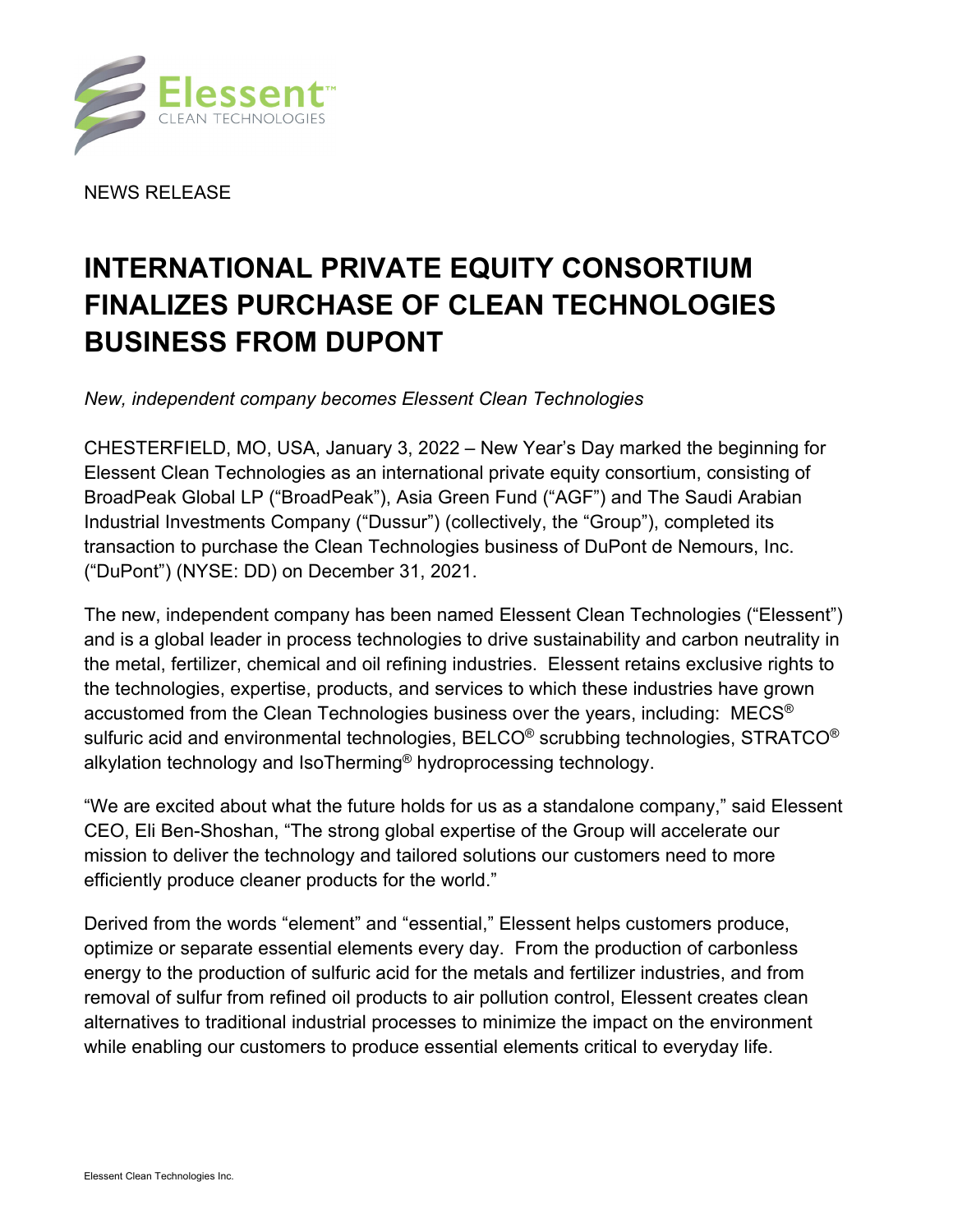

## **About Elessent Clean Technologies**

Elessent Clean Technologies is a global leader in process technologies to drive sustainability and carbon neutrality in the metal, fertilizer, chemical and oil refining industries with an unwavering commitment to customer support. We provide extensive global expertise across our portfolio of offerings in key applications – MECS<sup>®</sup> sulfuric acid production, STRATCO<sup>®</sup> alkylation, BELCO® wet scrubbing and IsoTherming® hydroprocessing. Offering critical process equipment, products, technology and services, we enable an array of industrial markets, including phosphate fertilizer, non-ferrous metals, oil refining, petrochemicals and chemicals, to minimize their environmental impact and optimize productivity. We are dedicated to helping our customers produce high-quality products used in everyday life in the safest, most environmentally-sound way possible, with a vision to make the world a better place by creating clean alternatives to traditional industrial processes. Learn more at www.ElessentCT.com.

### **About BroadPeak Global**

BroadPeak Global LP ("BroadPeak Global") is an independent private equity firm dedicated to opportunistic buyouts and special situations transactions in the global industrials, materials and chemicals sectors. BroadPeak Global's Co-Founders, Stephen Toy and Nadim Qureshi, previously served in various leadership roles at Invesco Private Capital and WL Ross & Co. and share a deep heritage of successfully operating and investing across multiple geographies. BroadPeak Global is headquartered in New York City. Learn more at www.broadpeakglobal.com.

## **About Asia Green Fund**

Asia Green Fund ("AGF") is a private equity firm, with approximately \$2.0 billion in assets under management, that specializes in the industrials and business services sectors with a focus on technology-enabled green impact investments. Founded in 2016 as Asia's pioneer in impact investing, AGF backs talented entrepreneurs and management teams as they commercialize innovative technologies with localized business models, thus generating both attractive financial returns for investors as well as a positive ESG impact on society. Learn more at www.asiagreenfund.com.

### **About Dussur**

The Saudi Arabian Industrial Investments Company ("Dussur") is a strategic industrial investment firm that partners with world-class experts to form state-of-the-art joint ventures